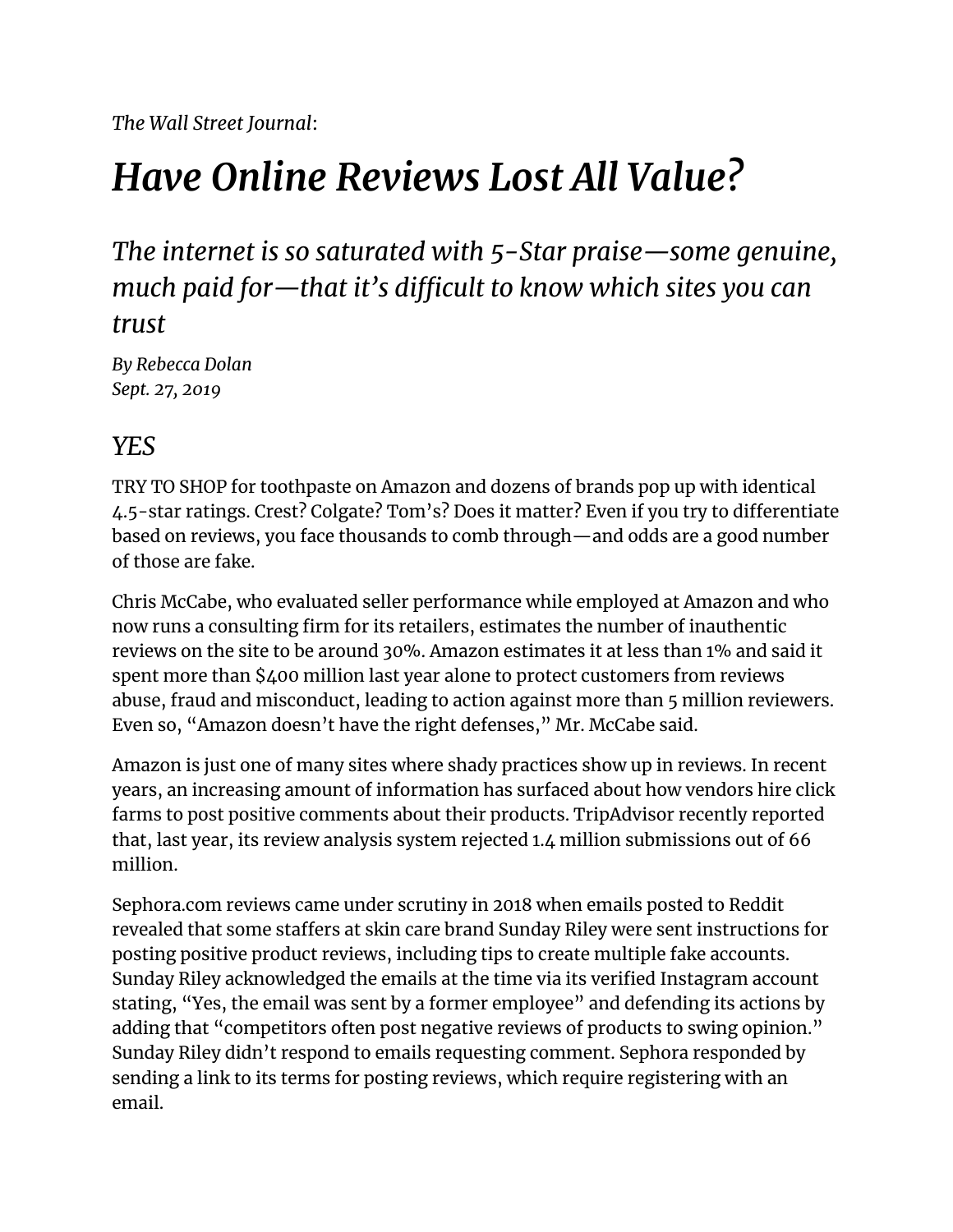The quid pro quo nature of digital relationships on apps like Uber has created ratings inflation; riders and drivers rarely score each other below four stars for fear of retaliatory ratings—especially since a low score can get you locked out of hitching future rides.

Online influencers generate a different kind of biased review; many who post about brands on social media are compensated with money or free products. Often, influencers are vague at best about these connections, unlawfully misleading at worst. In 2017, the FTC sent a letter to 91 influencers outlining the need to "clearly and conspicuously" disclose material connections in captions. A simple "thanks" to a brand, the FTC said, doesn't make a connection sufficiently transparent for shoppers.

The only reviews you can absolutely trust are those from people you know, so many sites battling review scams offer ways to share recommendations with actual friends. And if you're still looking for toothpaste, you're better off asking a dentist anyway.

### *NO*

REVIEWS HELP GREASE the wheels of online shopping and help people mitigate risk when they hand over cash on the internet. "Unfortunately, reviews are the only way for us to gauge if a seller or product or business is actually of good quality," said Saoud Khalifah, CEO of Fakespot, which is among the growing list of watchdog sites that use algorithms to analyze the authenticity of online praise. "You can't physically touch it, you can't physically judge it, so you need the opinions of others."

Through searches on aggregating sites like Amazon, Yelp and TripAdvisor, reviews continue to significantly impact where and how consumers spend their hard-earned dollars. And even though the sleazy antics of some influencers are well-documented, many of their fans continue to be convinced by paid posts.

So reviews aren't going anywhere. But there are ways you can ensure you're using them smartly. "The biggest thing I tell people is to read the reviews, don't just notice the 4.8 stars," said Tommy Noonan, founder of ReviewMeta, a site that analyzes Amazon ratings.

Most online retailers have systems in place to detect fraudulent content, looking for things like repetitive language, large numbers of reviews written on the same day or from the same IP address and 5-star reviews that don't even mention the product in question. But it's difficult to keep up with the volume.

With a heavily reviewed product, view the sheer volume of comments with skepticism. Nathalie Nahai, author of "Webs of Influence: The Psychology of Online Persuasion," pointed to statistical data collected by three universities including Stanford, published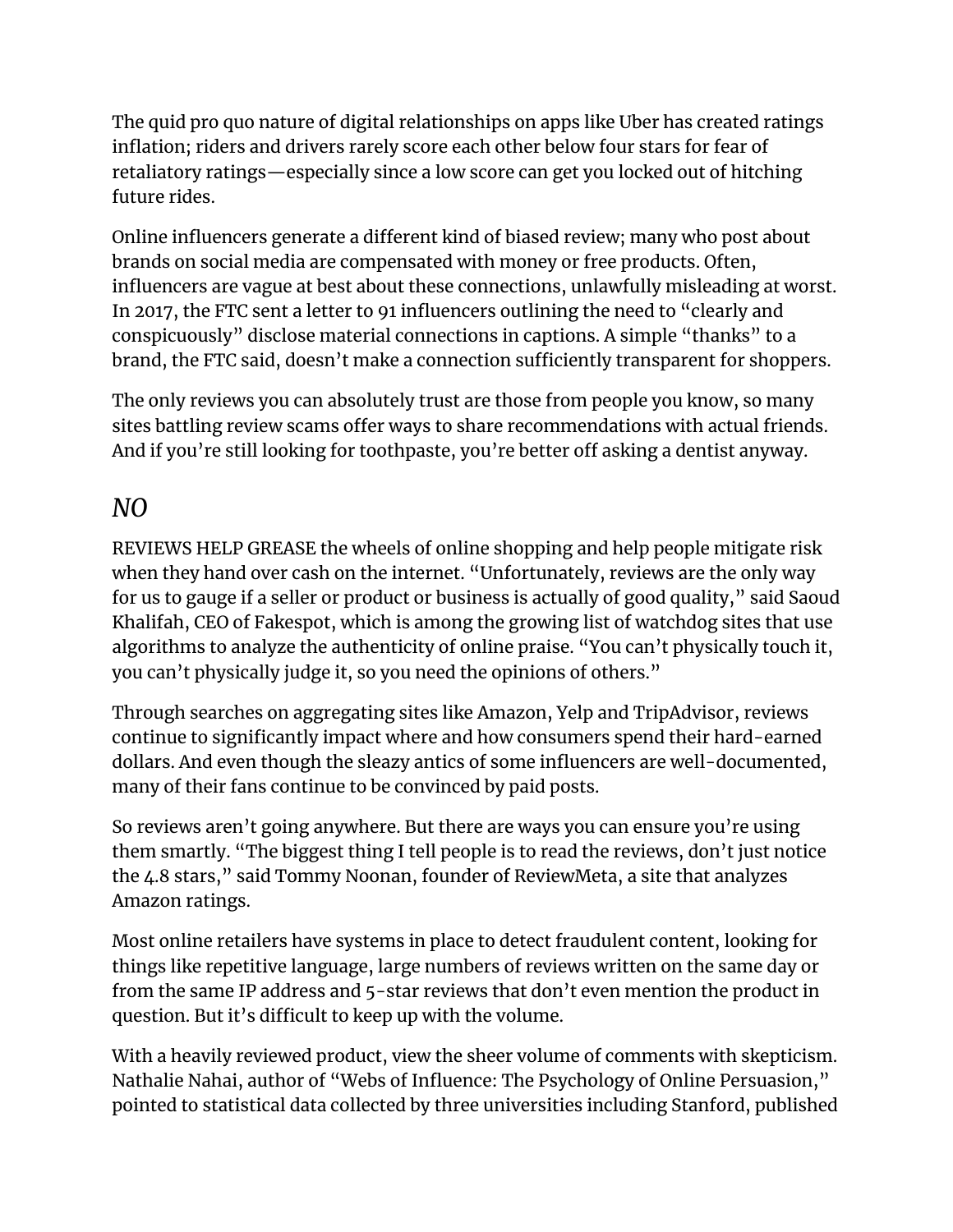in "Psychological Science," that suggests customers are more likely to buy a product with a high number of reviews, even though products with fewer reviews might be of better quality.

ReviewMeta and Fakespot are useful sites for estimating the authenticity of product reviews. Simply copy and paste an Amazon link into ReviewMeta, and its system will estimate the percentage of fake reviews and calculate an adjusted star rating. Fakespot similarly runs algorithms to identify suspicious patterns and profiles from links for online retail sites like Sephora, Steam, Walmart and Best Buy.

Once you're assured that a site has a higher percentage of authentic reviews, fellow shoppers are a great way to get a read on a product without having to do excessive in-store recon.

If all else fails, and you end up with a 5-star-rated dud, return it. When Mr. Noonan can't find options that pass ReviewMeta's test, he takes advantage of Amazon's generous return policy. "I was recently buying a MacBook charger—a category where all the products seem to have really questionable reviews—so I bought two," he said. Hopefully he left a nice review for the one he kept.

## *How To Catch a Fake / Five tips for spotting a shoddy online review*

#### **1. Not everything that glistens is gold.**

"If you look at an item's breakdown, and everything is five-stars, and there's hundreds of them, that's a red flag," said Saoud Khalifah, CEO of FakeSpot. Instead, a mix of ratings, from one to five stars, suggests the reviews may be more authentic.

#### **2. Bad reviews can't always be trusted, either.**

When Chris McCabe, who runs a consultancy for Amazon retailers, needs to use online reviews, he stays away from those that seem very repetitive and "total slams" that don't mention both pros and cons. Both indicators can suggest a fake.

#### **3. Not all online retailers are created equal.**

Yelp has one of the most aggressive review-monitoring systems. Consumer alerts pop up on some business' pages warning customers that the venue may be engaging in review manipulation, based on suspicious activity.

#### **4. Don't give in to influence.**